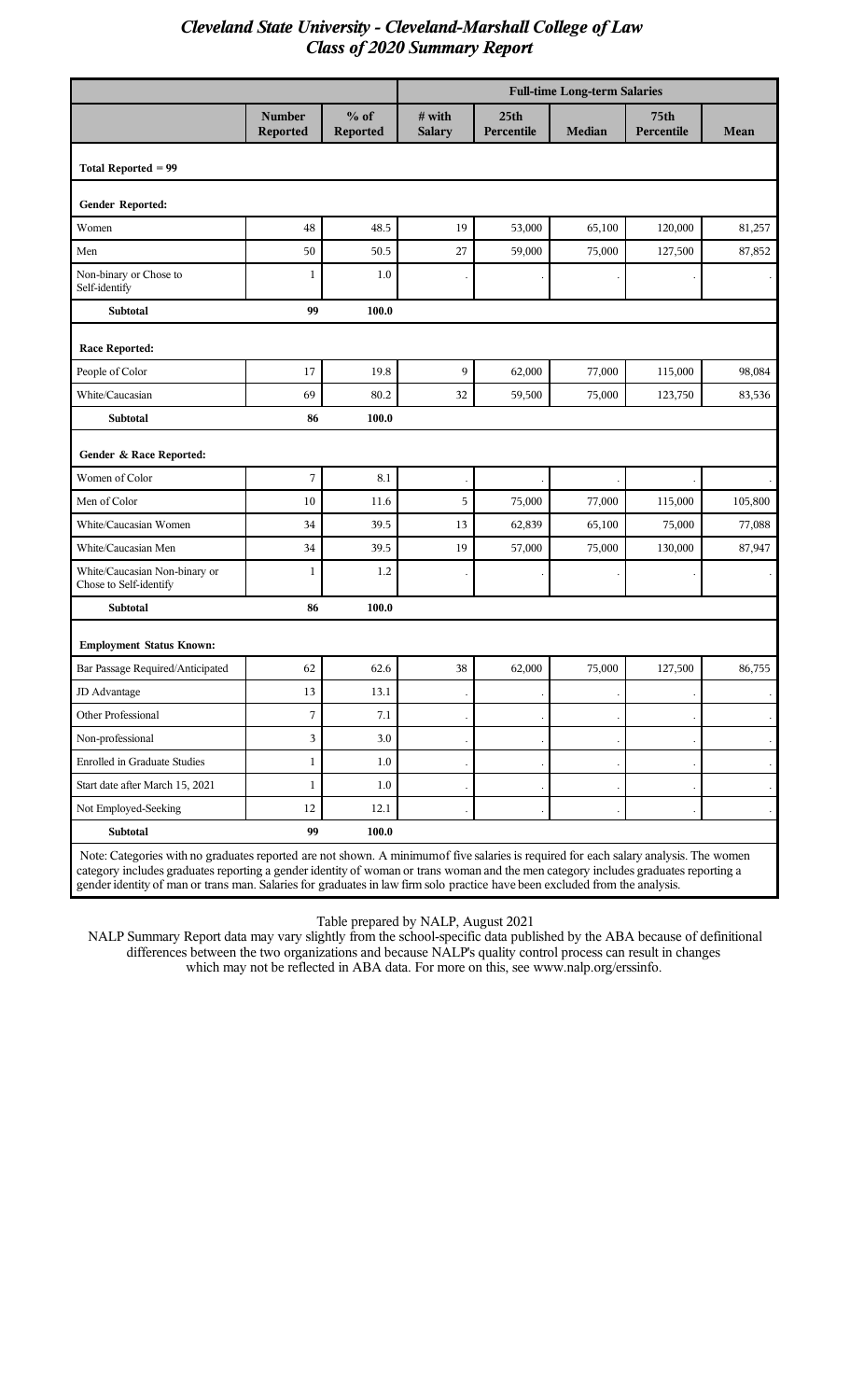|                                                                                                                                           |                           |                           | <b>Full-time Long-term Salaries</b> |                                |               |                           |           |
|-------------------------------------------------------------------------------------------------------------------------------------------|---------------------------|---------------------------|-------------------------------------|--------------------------------|---------------|---------------------------|-----------|
|                                                                                                                                           | <b>Number</b><br>Reported | $%$ of<br><b>Reported</b> | # with<br><b>Salary</b>             | 25 <sub>th</sub><br>Percentile | <b>Median</b> | <b>75th</b><br>Percentile | Mean      |
| Total Employed or Enrolled in Graduate Studies:                                                                                           |                           |                           |                                     |                                |               |                           |           |
| <b>Enrolled in Graduate Studies</b>                                                                                                       | $\mathbf{1}$              | 1.0                       |                                     |                                |               |                           |           |
| Employed                                                                                                                                  | 85                        | 85.9                      | 46                                  | 58,752                         | 75,000        | 120,000                   | 85,128    |
| <b>Subtotal</b>                                                                                                                           | 86                        | 86.9                      |                                     |                                |               |                           |           |
| <b>Employment by Sector:</b>                                                                                                              |                           |                           |                                     |                                |               |                           |           |
| Private Sector                                                                                                                            | 67                        | 78.8                      | 38                                  | 57,000                         | 75,000        | 130,000                   | 90,561    |
| Public Sector                                                                                                                             | 18                        | 21.2                      | 8                                   | 58,876                         | 62,000        | 62,920                    | 59,324    |
| <b>Subtotal</b>                                                                                                                           | 85                        | 100.0                     |                                     |                                |               |                           |           |
| Full-time or Part-time Job Status:                                                                                                        |                           |                           |                                     |                                |               |                           |           |
| Bar Passage Required/Anticipated:<br>Full-time                                                                                            | 57                        | 67.1                      | 38                                  | 62,000                         | 75,000        | 127,500                   | 86,755    |
| Bar Passage Required/Anticipated:<br>Part-time                                                                                            | 5                         | 5.9                       |                                     |                                |               |                           |           |
| JD Advantage: Full-time                                                                                                                   | 7                         | 8.2                       |                                     |                                |               |                           |           |
| JD Advantage: Part-time                                                                                                                   | 6                         | 7.1                       |                                     |                                |               |                           |           |
| Other Professional: Full-time                                                                                                             | 7                         | 8.2                       |                                     |                                |               |                           |           |
| Non-professional: Full-time                                                                                                               | 3                         | 3.5                       |                                     |                                |               |                           |           |
| <b>Subtotal</b>                                                                                                                           | 85                        | 100.0                     |                                     |                                |               |                           |           |
| <b>Employment Categories:</b>                                                                                                             |                           |                           |                                     |                                |               |                           |           |
| Education                                                                                                                                 | $\mathbf{1}$              | 1.2                       |                                     |                                |               |                           |           |
| <b>Business</b>                                                                                                                           | 18                        | 21.2                      | 9                                   | 45,000                         | 53,000        | 80,000                    | 72,022    |
| Judicial Clerk                                                                                                                            | $\overline{2}$            | 2.4                       |                                     |                                |               |                           |           |
| Private Practice                                                                                                                          | 49                        | 57.6                      | 29                                  | 65,100                         | 75,000        | 130,000                   | 96,314    |
| Government                                                                                                                                | 10                        | 11.8                      | 5                                   | 59,000                         | 62,000        | 62,000                    | 55,200    |
| Public Interest                                                                                                                           | 5                         | 5.9                       |                                     |                                |               |                           | $\bullet$ |
| Subtotal                                                                                                                                  | 85                        | 100.0                     |                                     |                                |               |                           |           |
| Note: Categories with no graduates reported are not shown. A minimumof five salaries is required for each salary analysis. Private sector |                           |                           |                                     |                                |               |                           |           |

includes jobs in law firms and business. All other jobs are considered public sector. Employment by sector does not include graduates for whom employer type was not reported. Salaries for graduates in law firm solo practice have been excluded from the analysis.

Table prepared by NALP, August 2021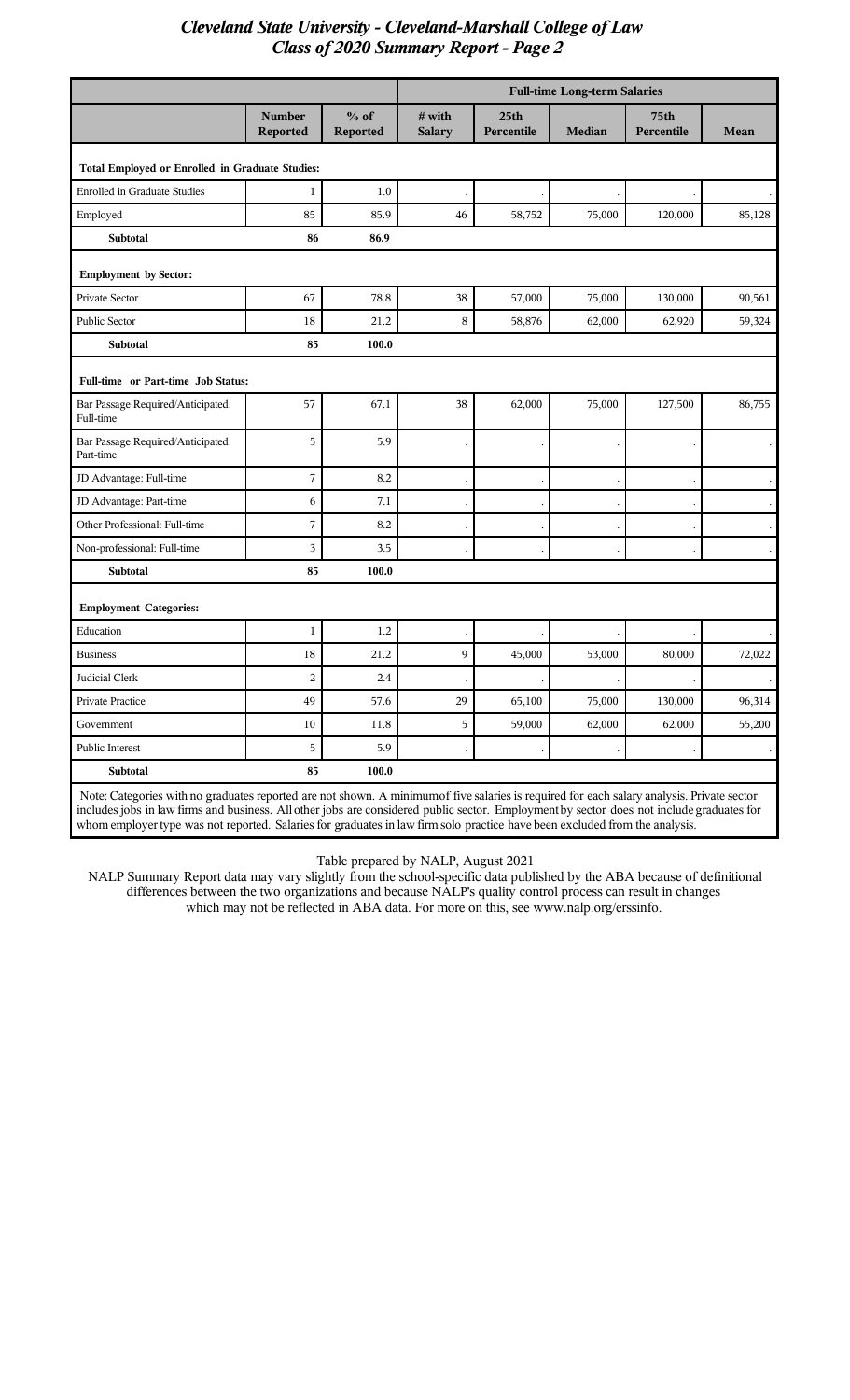|                                                                                                                                                                                                                       |                                  |                    | <b>Full-time Long-term Salaries</b> |                                |        |                    |        |
|-----------------------------------------------------------------------------------------------------------------------------------------------------------------------------------------------------------------------|----------------------------------|--------------------|-------------------------------------|--------------------------------|--------|--------------------|--------|
|                                                                                                                                                                                                                       | <b>Number</b><br><b>Reported</b> | $%$ of<br>Reported | # with<br><b>Salary</b>             | 25 <sub>th</sub><br>Percentile | Median | 75th<br>Percentile | Mean   |
| <b>Education Jobs:</b>                                                                                                                                                                                                |                                  |                    |                                     |                                |        |                    |        |
| Other Professional                                                                                                                                                                                                    | $\mathbf{1}$                     | 100.0              |                                     |                                |        |                    |        |
| <b>Subtotal</b>                                                                                                                                                                                                       | $\mathbf{1}$                     | 100.0              |                                     |                                |        |                    |        |
| <b>Business Jobs:</b>                                                                                                                                                                                                 |                                  |                    |                                     |                                |        |                    |        |
| Bar Passage Required/Anticipated                                                                                                                                                                                      | 3                                | 16.7               |                                     |                                |        |                    |        |
| JD Advantage                                                                                                                                                                                                          | 7                                | 38.9               |                                     |                                |        |                    |        |
| Other Professional                                                                                                                                                                                                    | 5                                | 27.8               |                                     |                                |        |                    |        |
| Non-professional                                                                                                                                                                                                      | 3                                | 16.7               |                                     |                                |        |                    |        |
| <b>Subtotal</b>                                                                                                                                                                                                       | 18                               | 100.0              |                                     |                                |        |                    |        |
| <b>Private Practice Jobs:</b>                                                                                                                                                                                         |                                  |                    |                                     |                                |        |                    |        |
| Bar Passage Required/Anticipated                                                                                                                                                                                      | 44                               | 89.8               | 29                                  | 65,100                         | 75,000 | 130,000            | 96,314 |
| JD Advantage                                                                                                                                                                                                          | $\overline{4}$                   | 8.2                |                                     |                                |        |                    |        |
| Other Professional                                                                                                                                                                                                    | $\mathbf{1}$                     | 2.0                |                                     |                                |        |                    |        |
| <b>Subtotal</b>                                                                                                                                                                                                       | 49                               | 100.0              |                                     |                                |        |                    |        |
| <b>Government Jobs:</b>                                                                                                                                                                                               |                                  |                    |                                     |                                |        |                    |        |
| Bar Passage Required/Anticipated                                                                                                                                                                                      | $10\,$                           | 100.0              | 5                                   | 59,000                         | 62,000 | 62,000             | 55,200 |
| <b>Subtotal</b>                                                                                                                                                                                                       | 10                               | 100.0              |                                     |                                |        |                    |        |
| Judicial Clerkships:                                                                                                                                                                                                  |                                  |                    |                                     |                                |        |                    |        |
| <b>State</b>                                                                                                                                                                                                          | $\sqrt{2}$                       | 100.0              |                                     |                                |        |                    |        |
| Subtotal                                                                                                                                                                                                              | $\overline{2}$                   | 100.0              |                                     |                                |        |                    |        |
| Note: Categories with no graduates reported are not shown. A minimum of five salaries is required for each salary analysis.<br>Salaries for graduates in law firm solo practice have been excluded from the analysis. |                                  |                    |                                     |                                |        |                    |        |

Table prepared by NALP, August 2021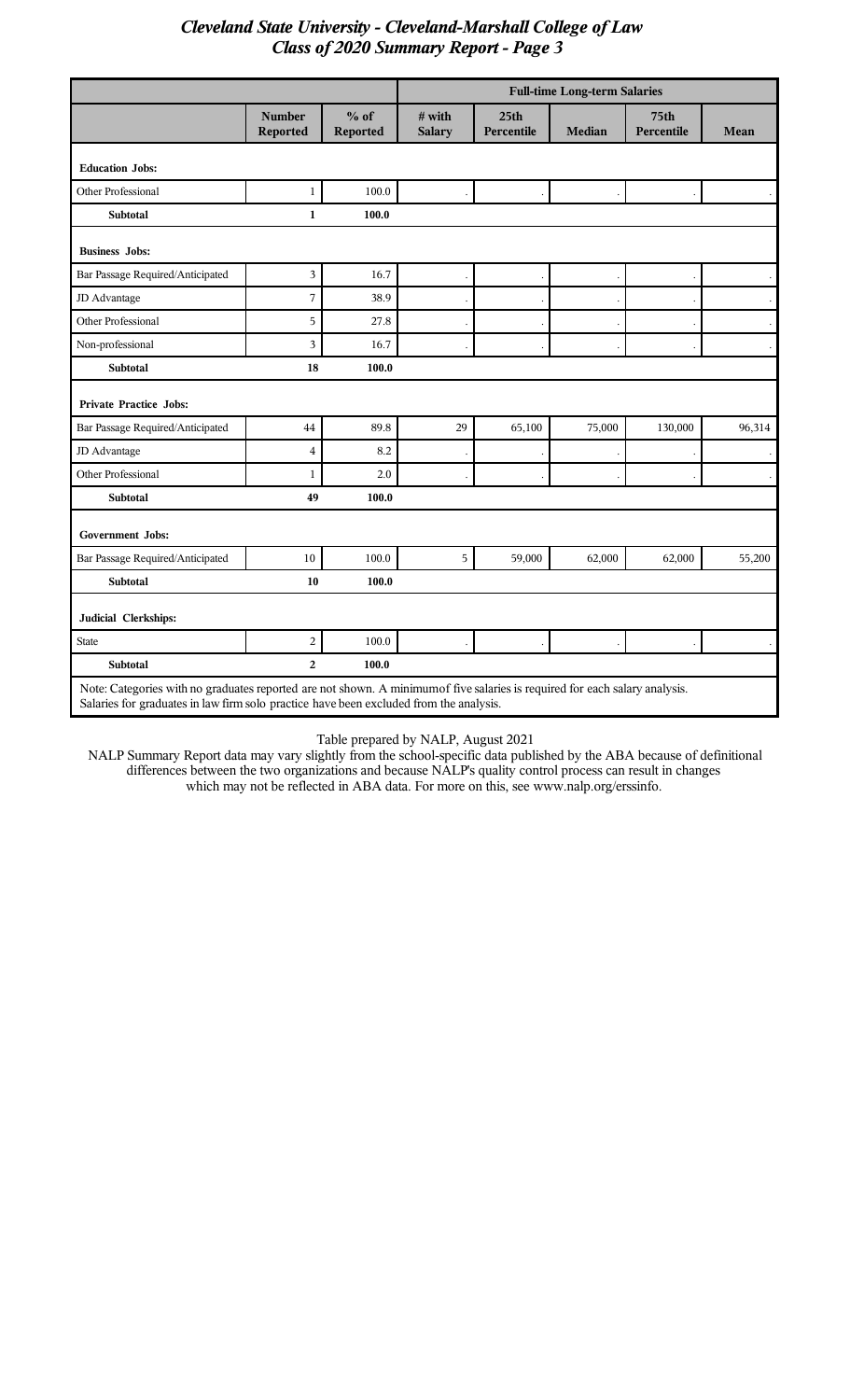|                                                                                                                             |                                  |                    | <b>Full-time Long-term Salaries</b> |                                |               |                                |           |
|-----------------------------------------------------------------------------------------------------------------------------|----------------------------------|--------------------|-------------------------------------|--------------------------------|---------------|--------------------------------|-----------|
|                                                                                                                             | <b>Number</b><br><b>Reported</b> | $%$ of<br>Reported | # with<br><b>Salary</b>             | 25 <sub>th</sub><br>Percentile | <b>Median</b> | 75 <sub>th</sub><br>Percentile | Mean      |
| <b>Public Interest Jobs:</b>                                                                                                |                                  |                    |                                     |                                |               |                                |           |
| Bar Passage Required/Anticipated                                                                                            | 3                                | 60.0               |                                     |                                |               |                                |           |
| JD Advantage                                                                                                                | $\overline{2}$                   | 40.0               |                                     |                                |               |                                |           |
| <b>Subtotal</b>                                                                                                             | 5                                | 100.0              |                                     |                                |               |                                |           |
| Size of Law Firm (by # of Attorneys):                                                                                       |                                  |                    |                                     |                                |               |                                |           |
| $1 - 10$                                                                                                                    | 14                               | 28.6               | 5                                   | 40,000                         | 45,000        | 50,000                         | 47,400    |
| $11 - 25$                                                                                                                   | 13                               | 26.5               | 8                                   | 67,500                         | 75,000        | 75,000                         | 71,875    |
| 26-50                                                                                                                       | $\overline{2}$                   | 4.1                |                                     |                                |               |                                |           |
| 51-100                                                                                                                      | $\mathbf{1}$                     | 2.0                |                                     |                                |               |                                | $\cdot$   |
| $101 - 250$                                                                                                                 | $\overline{4}$                   | 8.2                |                                     |                                |               |                                |           |
| 251-500                                                                                                                     | 7                                | 14.3               | 5                                   | 115,000                        | 130,000       | 135,000                        | 116,020   |
| $501+$                                                                                                                      | 5                                | 10.2               | 5                                   | 155,000                        | 160,000       | 170,000                        | 155,000   |
| Solo practitioner                                                                                                           | 3                                | 6.1                |                                     |                                |               |                                | $\bullet$ |
| <b>Subtotal</b>                                                                                                             | 49                               | 100.0              |                                     |                                |               |                                |           |
| Type of Law Firm Job:                                                                                                       |                                  |                    |                                     |                                |               |                                |           |
| Associate/Entry-level Attorney                                                                                              | 44                               | 89.8               | 29                                  | 65,100                         | 75,000        | 130,000                        | 96,314    |
| Law Clerk                                                                                                                   | 3                                | 6.1                |                                     |                                |               |                                | $\bullet$ |
| Other Non-attorney Position                                                                                                 | $\overline{c}$                   | 4.1                |                                     |                                |               |                                |           |
| <b>Subtotal</b>                                                                                                             | 49                               | 100.0              |                                     |                                |               |                                |           |
| Note: Categories with no graduates reported are not shown. A minimum of five salaries is required for each salary analysis. |                                  |                    |                                     |                                |               |                                |           |

Salaries for graduates in law firm solo practice have been excluded from the analysis.

#### Table prepared by NALP, August 2021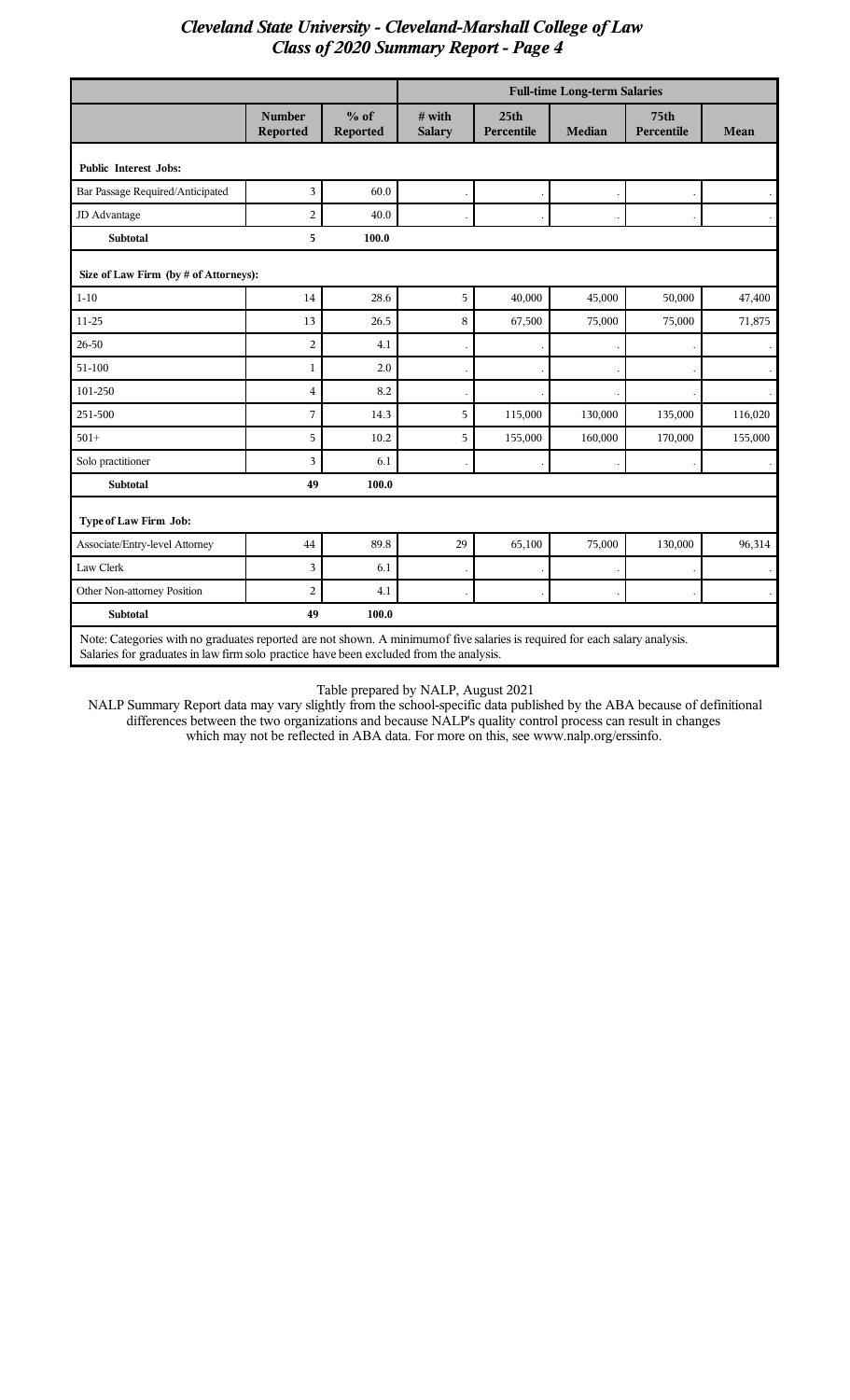|                                                                                                                                                                                                                       |                                  |                           | <b>Full-time Long-term Salaries</b> |                                |               |                                |           |
|-----------------------------------------------------------------------------------------------------------------------------------------------------------------------------------------------------------------------|----------------------------------|---------------------------|-------------------------------------|--------------------------------|---------------|--------------------------------|-----------|
|                                                                                                                                                                                                                       | <b>Number</b><br><b>Reported</b> | $%$ of<br><b>Reported</b> | $#$ with<br><b>Salary</b>           | 25 <sub>th</sub><br>Percentile | <b>Median</b> | 75 <sub>th</sub><br>Percentile | Mean      |
| <b>Jobs Taken by Region:</b>                                                                                                                                                                                          |                                  |                           |                                     |                                |               |                                |           |
| Mid-Atlantic                                                                                                                                                                                                          | $\overline{c}$                   | 2.4                       |                                     |                                |               |                                |           |
| E North Central                                                                                                                                                                                                       | 82                               | 96.5                      | 46                                  | 58,752                         | 75,000        | 120,000                        | 85,128    |
| Mountain                                                                                                                                                                                                              | 1                                | 1.2                       |                                     |                                |               |                                |           |
| <b>Subtotal</b>                                                                                                                                                                                                       | 85                               | 100.0                     |                                     |                                |               |                                |           |
| <b>Location of Jobs:</b>                                                                                                                                                                                              |                                  |                           |                                     |                                |               |                                |           |
| In-State                                                                                                                                                                                                              | 81                               | 95.3                      | 46                                  | 58,752                         | 75,000        | 120,000                        | 85,128    |
| Out of State                                                                                                                                                                                                          | 4                                | 4.7                       |                                     |                                |               |                                | $\bullet$ |
| <b>Subtotal</b>                                                                                                                                                                                                       | 85                               | 100.0                     |                                     |                                |               |                                |           |
| # States and Territories with Employed Grads:                                                                                                                                                                         |                                  |                           |                                     |                                |               |                                |           |
|                                                                                                                                                                                                                       | 5                                |                           |                                     |                                |               |                                | $\bullet$ |
| Total #                                                                                                                                                                                                               | 5                                | $\ddot{\phantom{0}}$      |                                     |                                |               |                                |           |
| Note: Categories with no graduates reported are not shown. A minimum of five salaries is required for each salary analysis.<br>Salaries for graduates in law firm solo practice have been excluded from the analysis. |                                  |                           |                                     |                                |               |                                |           |

Table prepared by NALP, August 2021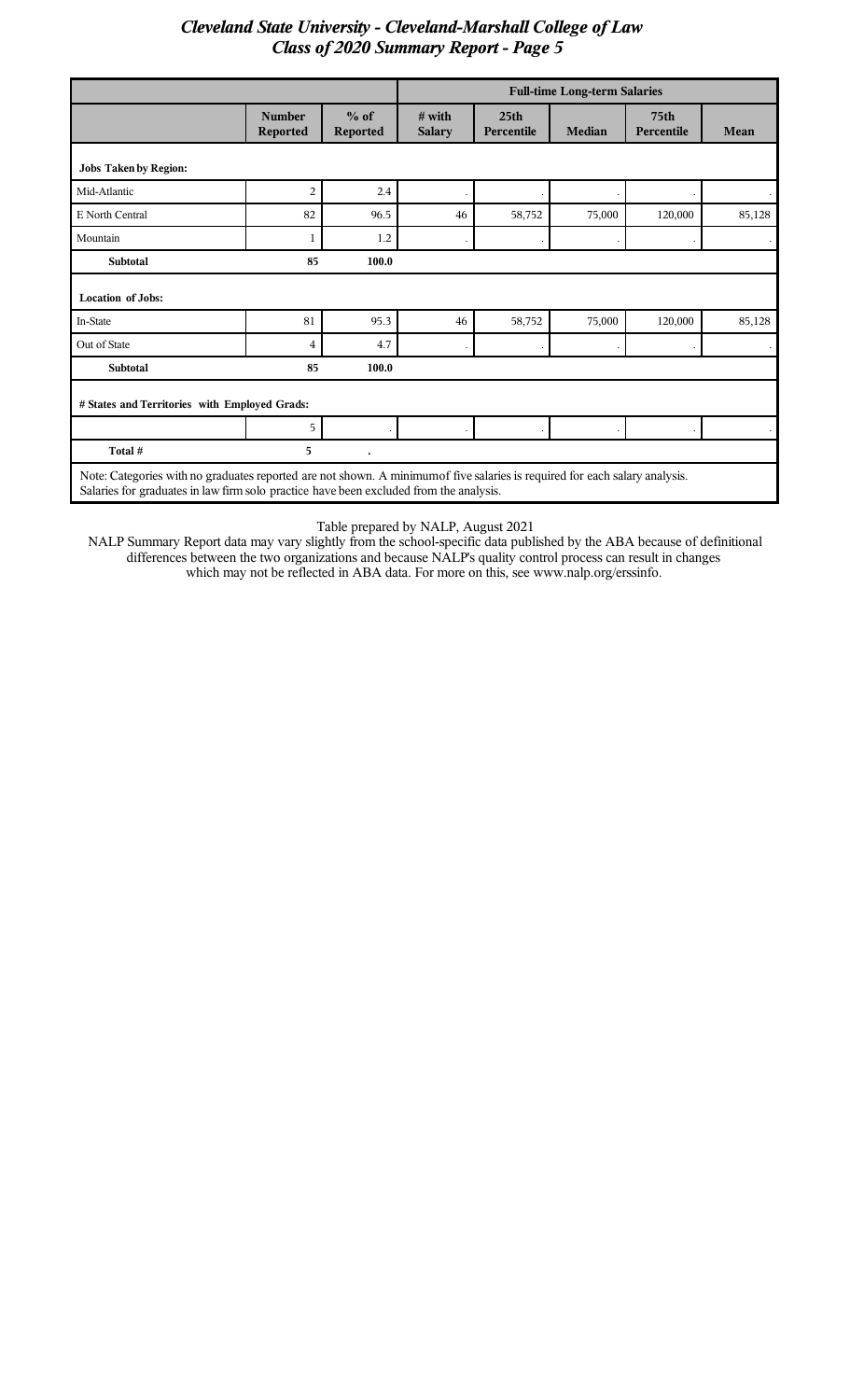|                                                                                                                                                                                                            | <b>Number</b><br><b>Reported</b> | $%$ of<br><b>Reported</b> |  |  |  |
|------------------------------------------------------------------------------------------------------------------------------------------------------------------------------------------------------------|----------------------------------|---------------------------|--|--|--|
| Source of Job:                                                                                                                                                                                             |                                  |                           |  |  |  |
| <b>OCI</b>                                                                                                                                                                                                 | 12                               | 21.8                      |  |  |  |
| Internship/externship experience                                                                                                                                                                           | 1                                | 1.8                       |  |  |  |
| Job posting in CSO                                                                                                                                                                                         | 19                               | 34.5                      |  |  |  |
| Job posted online or in print                                                                                                                                                                              | 1                                | 1.8                       |  |  |  |
| Returned to or continued with<br>pre-law school employer                                                                                                                                                   | 2                                | 3.6                       |  |  |  |
| Referral                                                                                                                                                                                                   | 9                                | 16.4                      |  |  |  |
| Started own practice or business                                                                                                                                                                           | 3                                | 5.5                       |  |  |  |
| Self-initiated contact/networking                                                                                                                                                                          | 5                                | 9.1                       |  |  |  |
| Other                                                                                                                                                                                                      | 3                                | 5.5                       |  |  |  |
| <b>Subtotal</b>                                                                                                                                                                                            | 55                               | 100.0                     |  |  |  |
| Timing of Job Offer:                                                                                                                                                                                       |                                  |                           |  |  |  |
| Before graduation                                                                                                                                                                                          | 42                               | 53.2                      |  |  |  |
| After graduation                                                                                                                                                                                           | 37                               | 46.8                      |  |  |  |
| <b>Subtotal</b>                                                                                                                                                                                            | 79                               | 100.0                     |  |  |  |
| <b>Search Status of Employed Grads:</b>                                                                                                                                                                    |                                  |                           |  |  |  |
| Seeking a different job                                                                                                                                                                                    | 18                               | 21.7                      |  |  |  |
| Not seeking a different job                                                                                                                                                                                | 65                               | 78.3                      |  |  |  |
| <b>Subtotal</b>                                                                                                                                                                                            | 83                               | 100.0                     |  |  |  |
| Note: Figures are based on jobs for which the item was<br>reported, and thus may not add to the total number of jobs.<br>Timing of job offer figures exclude any graduates starting their<br>own practice. |                                  |                           |  |  |  |

Table prepared by NALP, August 2021